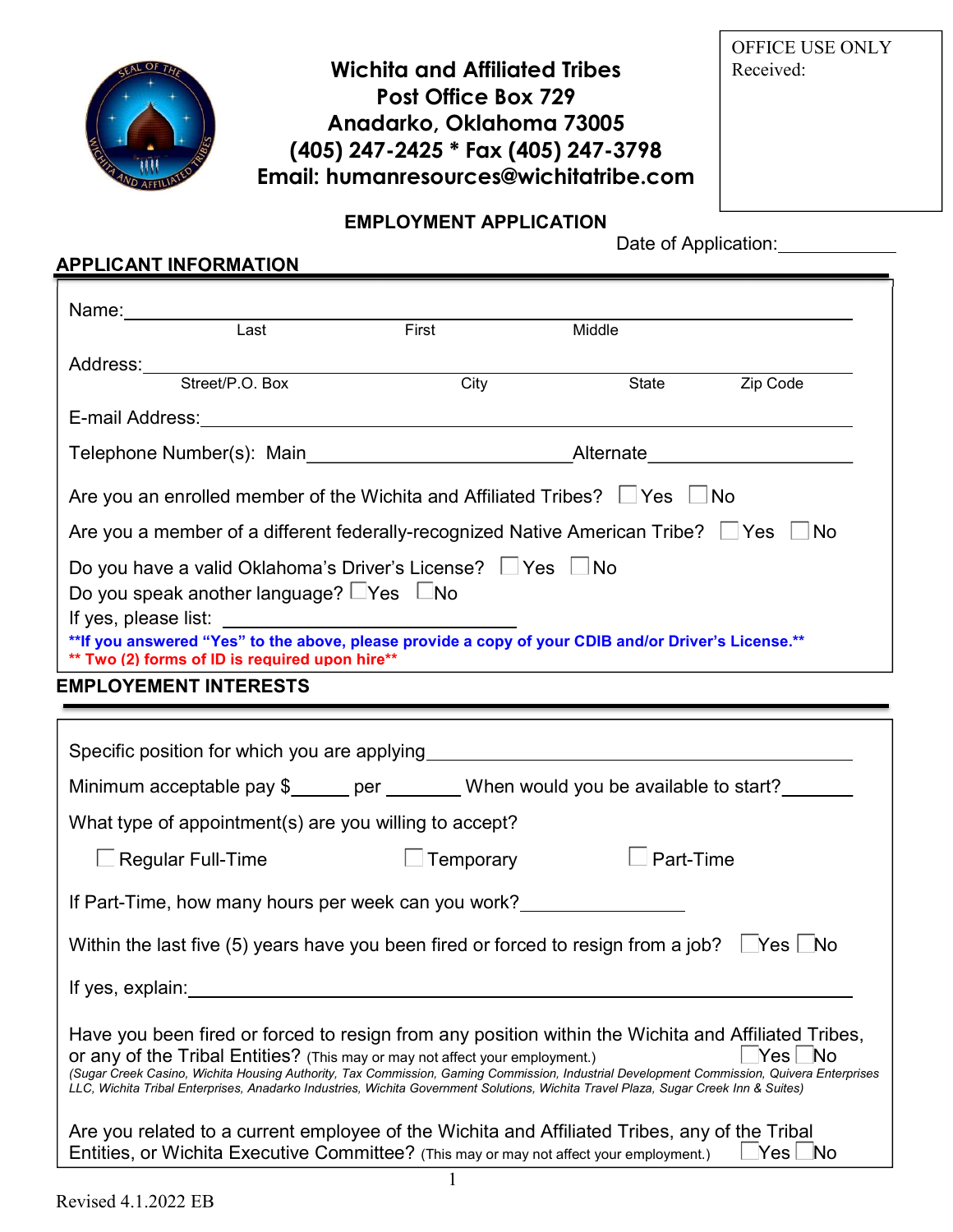## EDUCATION

| Did you graduate? Yes (Provide copy of Diploma or Certificate) No                                                                                                                                                             |  |  |  |  |
|-------------------------------------------------------------------------------------------------------------------------------------------------------------------------------------------------------------------------------|--|--|--|--|
| Have you received your GED? Yes No                                                                                                                                                                                            |  |  |  |  |
|                                                                                                                                                                                                                               |  |  |  |  |
| College/University name and location <b>College Act and Service 2018</b>                                                                                                                                                      |  |  |  |  |
| Have you graduated? $\Box$ Yes (Provide copy of Degree) $\Box$ No                                                                                                                                                             |  |  |  |  |
| If No, give expected graduation date_______________________Last year completed_____________________                                                                                                                           |  |  |  |  |
|                                                                                                                                                                                                                               |  |  |  |  |
|                                                                                                                                                                                                                               |  |  |  |  |
| Have you graduated?<br>Yes (Provide copy of Certification)<br>$\Box$ No                                                                                                                                                       |  |  |  |  |
| If No, give expected graduation date______________________Last year completed______________________<br>______________________________                                                                                         |  |  |  |  |
|                                                                                                                                                                                                                               |  |  |  |  |
| Other training example and the state of the state of the state of the state of the state of the state of the state of the state of the state of the state of the state of the state of the state of the state of the state of |  |  |  |  |
| Have you graduated/finished?   Yes (Provide copy of Certification)<br>$\Box$ No                                                                                                                                               |  |  |  |  |
|                                                                                                                                                                                                                               |  |  |  |  |
| Program of Study <b>Example 20</b> Study <b>Program of Study</b>                                                                                                                                                              |  |  |  |  |
| Do you hold any other licenses or certificates? $\Box$ Yes (Provide copy of Certification) $\Box$ No                                                                                                                          |  |  |  |  |
| Please list License/Certificate and Licensing Authority: ________________________                                                                                                                                             |  |  |  |  |
|                                                                                                                                                                                                                               |  |  |  |  |
| Are you computer literate? $\Box$ Yes<br>$\Box$ No                                                                                                                                                                            |  |  |  |  |
|                                                                                                                                                                                                                               |  |  |  |  |
|                                                                                                                                                                                                                               |  |  |  |  |
|                                                                                                                                                                                                                               |  |  |  |  |
|                                                                                                                                                                                                                               |  |  |  |  |
|                                                                                                                                                                                                                               |  |  |  |  |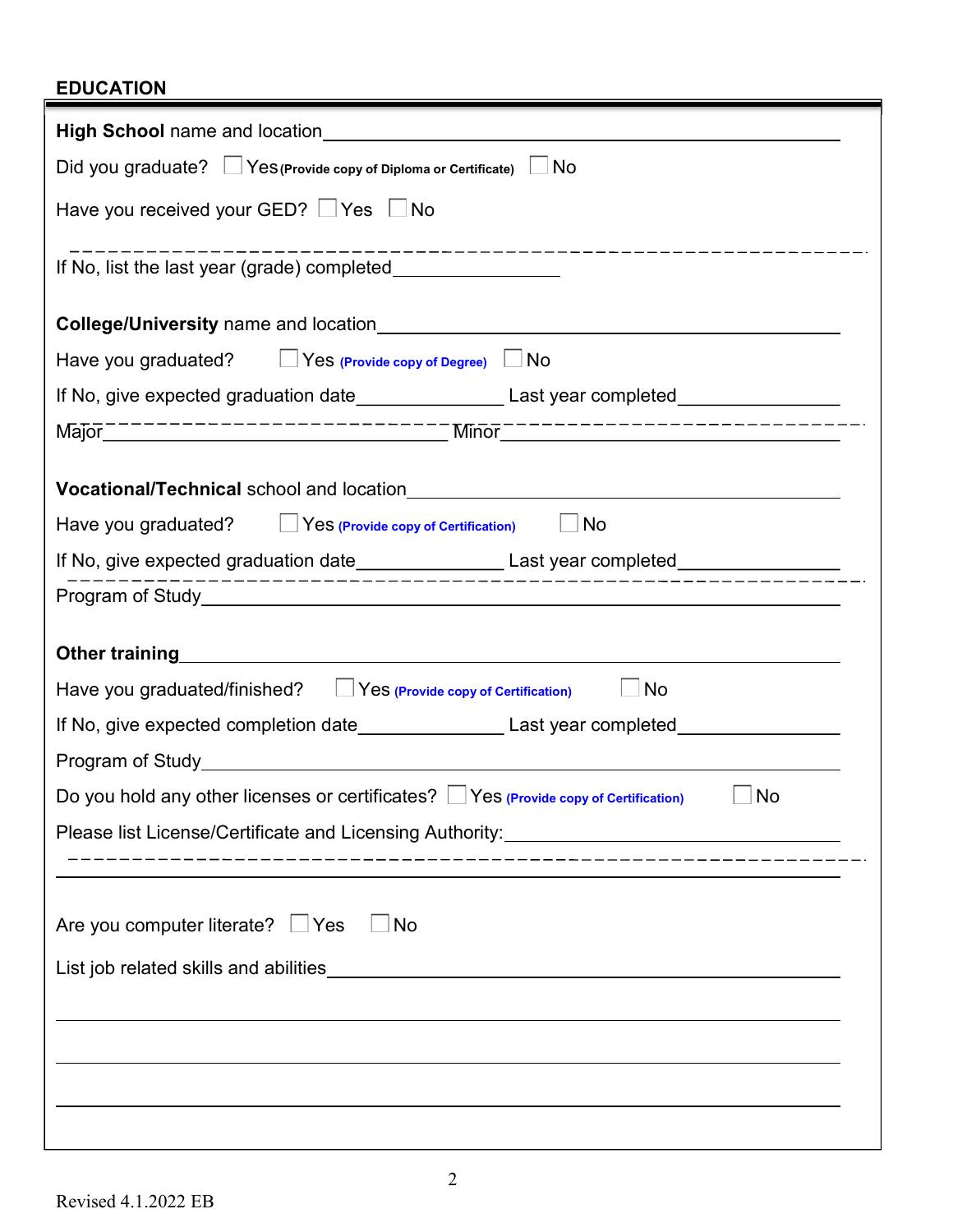## EMPLOYMENT HISTORY EXPERIENCE

| Address__________                                                                                                                                                                                                              |      |                     |          |
|--------------------------------------------------------------------------------------------------------------------------------------------------------------------------------------------------------------------------------|------|---------------------|----------|
| Street/P.O. Box                                                                                                                                                                                                                | City | State               | Zip Code |
|                                                                                                                                                                                                                                |      |                     |          |
|                                                                                                                                                                                                                                |      |                     |          |
| May we contact? Nes No Name and Title of Supervisor                                                                                                                                                                            |      |                     |          |
|                                                                                                                                                                                                                                |      |                     |          |
|                                                                                                                                                                                                                                |      |                     |          |
|                                                                                                                                                                                                                                |      |                     |          |
|                                                                                                                                                                                                                                |      |                     |          |
|                                                                                                                                                                                                                                |      |                     |          |
| Address__________<br><u> Andrew Maria (1989)</u>                                                                                                                                                                               |      |                     |          |
| Street/P.O. Box                                                                                                                                                                                                                |      | City State          | Zip Code |
|                                                                                                                                                                                                                                |      |                     |          |
|                                                                                                                                                                                                                                |      |                     |          |
| May we contact? □Yes □No Name and Title of Supervisor__________________________                                                                                                                                                |      |                     |          |
|                                                                                                                                                                                                                                |      |                     |          |
|                                                                                                                                                                                                                                |      |                     |          |
|                                                                                                                                                                                                                                |      |                     |          |
| Reason for Leaving                                                                                                                                                                                                             |      |                     |          |
|                                                                                                                                                                                                                                |      |                     |          |
| Address                                                                                                                                                                                                                        |      |                     |          |
| Street/P.O. Box                                                                                                                                                                                                                |      | City State Zip Code |          |
|                                                                                                                                                                                                                                |      |                     |          |
|                                                                                                                                                                                                                                |      |                     |          |
| May we contact? Les LNo Name and Title of Supervisor                                                                                                                                                                           |      |                     |          |
|                                                                                                                                                                                                                                |      |                     |          |
|                                                                                                                                                                                                                                |      |                     |          |
|                                                                                                                                                                                                                                |      |                     |          |
|                                                                                                                                                                                                                                |      |                     |          |
| Reason for Leaving the contract of the contract of the contract of the contract of the contract of the contract of the contract of the contract of the contract of the contract of the contract of the contract of the contrac |      |                     |          |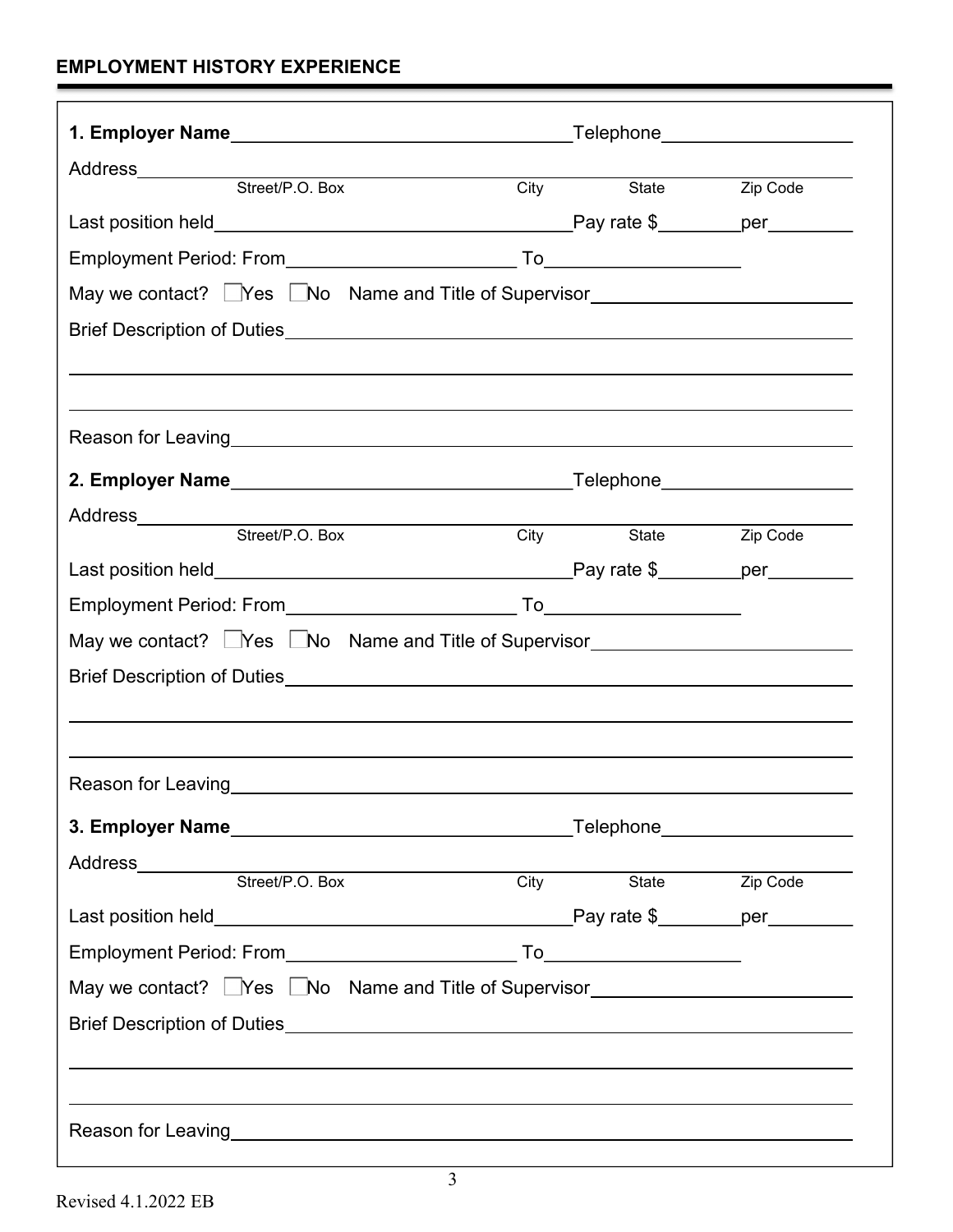## MILITARY INTEREST

| Have you ever served in the Armed Forces of the United States? LYes |                                       | $\blacksquare$ No |  |  |
|---------------------------------------------------------------------|---------------------------------------|-------------------|--|--|
| Last Rank_______________________                                    |                                       |                   |  |  |
|                                                                     |                                       |                   |  |  |
|                                                                     |                                       |                   |  |  |
| Type of Discharge <b>Type of Discharge</b>                          | Date of Discharge (Attach Form DD214) |                   |  |  |
| Are you a member of the National Guard or Reserves?                 | l Yes                                 | No.               |  |  |

## PERSONAL / EMPLOYMENT REFERENCES

Please list two (2) personal references and three (3) employment references. (Must be able to contact)

|                    |                                                    | Years Known___________ |                     |                        |
|--------------------|----------------------------------------------------|------------------------|---------------------|------------------------|
|                    |                                                    |                        |                     |                        |
|                    |                                                    |                        | City State Zip Code |                        |
|                    |                                                    |                        |                     |                        |
|                    |                                                    |                        |                     |                        |
|                    |                                                    |                        |                     |                        |
|                    |                                                    | City                   | State               | Zip Code               |
|                    |                                                    |                        |                     |                        |
|                    |                                                    |                        |                     |                        |
| Address___________ | <u> 1989 - John Stein, Amerikaansk politiker (</u> |                        |                     |                        |
|                    | Street/P.O. Box                                    | City                   |                     | State <b>Zip Code</b>  |
|                    |                                                    |                        |                     |                        |
|                    |                                                    |                        |                     |                        |
| Address_________   |                                                    |                        |                     |                        |
|                    | Street/P.O. Box                                    | <b>City</b>            | State               | $\overline{Z}$ ip Code |
|                    |                                                    |                        |                     |                        |
|                    |                                                    |                        |                     |                        |
| Address_________   |                                                    |                        |                     |                        |
|                    | Street/P.O. Box                                    | City                   | State               | Zip Code               |
|                    |                                                    |                        |                     |                        |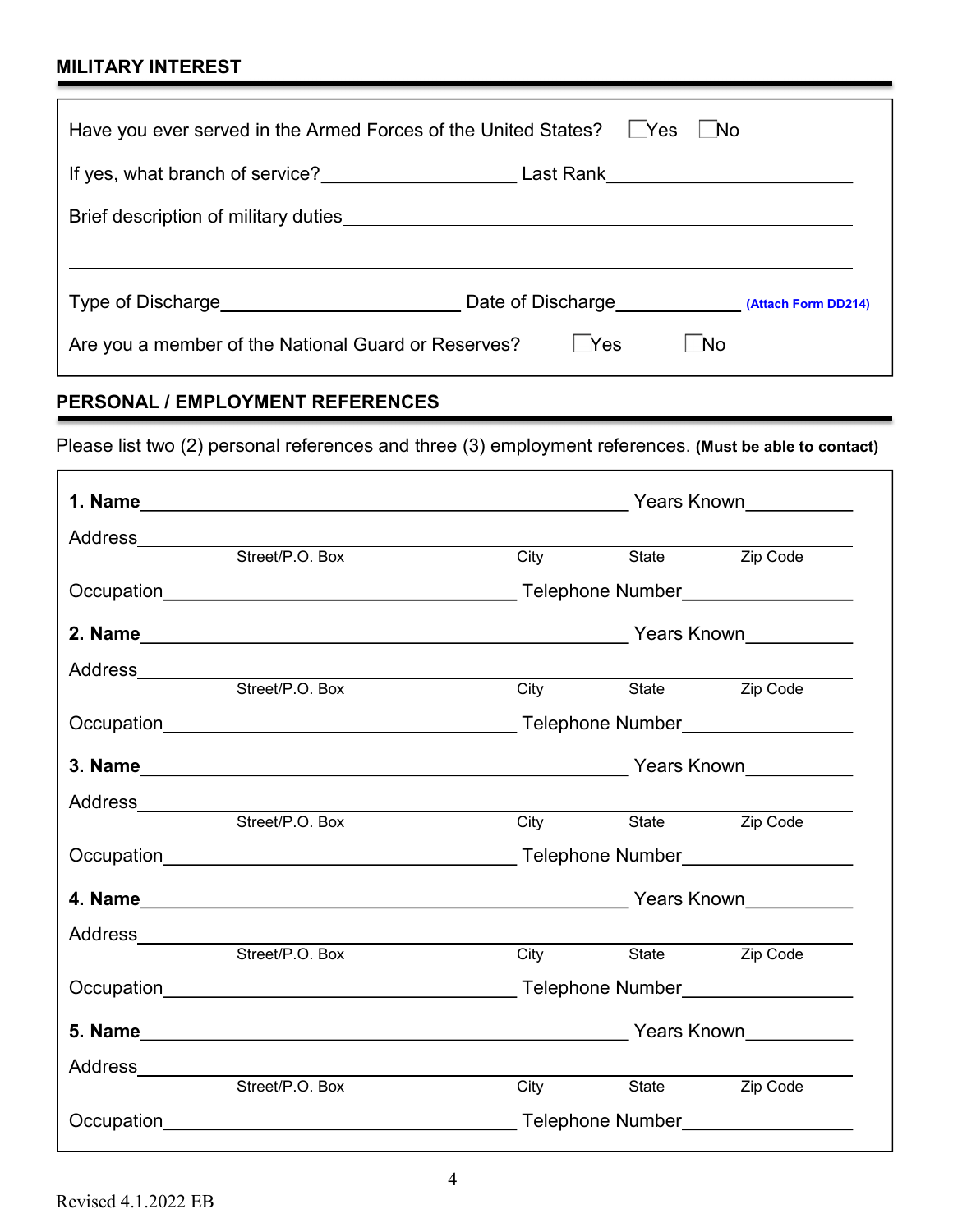### CONSENT FOR DRUG/ALCOHOL TESTING

If you are offered and accept employment with the Wichita and Affiliated Tribes of Oklahoma, you will be required to take a urine test for Drug/Alcohol use as a condition of employment. The purpose of the Drug test is to ensure a Drug-Free Working Environment and comply with the Wichita and Affiliated Tribes Drug-Free Workplace Policy. Applicant: I have been fully informed by my potential employer for the reason for this urine test for Drug/Alcohol. I understand what I am being tested for, the procedure involved and freely give my consent. I also understand the results of this test will be sent to my prospective employer. I authorize these test results to be released to the Wichita and Affiliated Tribes, Human Resources Office. The limitial

Do you use any drug considered illegal by the Federal Government, which includes medical marijuana?  $\neg$ Yes  $\neg$ No

### CONSENT TO THE JURISDICTION OF THE WICHITA AND AFFILIATED TRIBES

I, under penalty of perjury, understand and agree that by applying to the Wichita and Affiliated Tribes (Wichita, Keechi, Waco, & Tawakonie) ("Tribe") for employment within the Tribe's jurisdiction, I am subjecting myself to the legislative, regulatory, and adjudicatory authority of the Tribe. I further agree that by accepting employment with the Tribe and entering the Tribe's jurisdiction, including but not limited to Tribal buildings, curtilage, parking lots, and surrounding Tribal lands, I am entering into a consensual commercial relationship with the Tribe. As consideration of and in exchange for the right to enter the Tribe's jurisdiction to be employed by the Tribe, a Tribal agency, a Tribal business entity, or a business entity wholly owned by the Tribe, I stipulate, consent, and agree to the exclusive jurisdiction of the Court of Indian Offenses for the Wichita and Affiliated Tribes, in Anadarko, Oklahoma, or such Tribal Court as may replace it, for any and all claims that may arise or accrue to me, my agents, or assignees against the Tribe, or any of its agencies, entities, or business enterprises. I hereby waive any and all right to bring an action in any court of any other jurisdiction, whether tribal, state, or federal, and agree to reimburse the Tribe the cost of defending any action filed in the court of any other jurisdiction, including its attorneys' fees, and to indemnify the Tribe for any judgment awarded in any other jurisdiction, including the costs of complying with such judgment.

#### CONSENT FOR BACKGROUND INFORMATION

If you are offered and accept employment with the Wichita and Affiliated Tribes of Oklahoma, you will be required to undergo a background investigation as a condition of employment. Applicant: *I have* been fully informed by my potential employer for the reason for the background investigation and I freely give my consent. I authorize the investigation and understand the results will be sent to the Wichita and Affiliated Tribes, Human Resources Office. For all questions, if "Yes" please provide explanation on a separate sheet. This may or may not affect your employment. Any fraudulent information provided will lead up to disciplinary action and/or dismissal.

| 1. Have you been convicted of any crime (other than minor traffic violation)? | Yes    | - No      |
|-------------------------------------------------------------------------------|--------|-----------|
| 2. Have you been convicted of a felony charge?                                | Yes    | No.       |
| 3. Have you been convicted of any crime by a military court-martial?          | Yes    | $\Box$ No |
| 4. Have you been convicted of a crime involving a child?                      | l Yes  | No.       |
| 5. Do you have any pending criminal charges against you?                      | ⊥ TYes | No        |
|                                                                               |        |           |

Signature of Applicant **Date** 

l